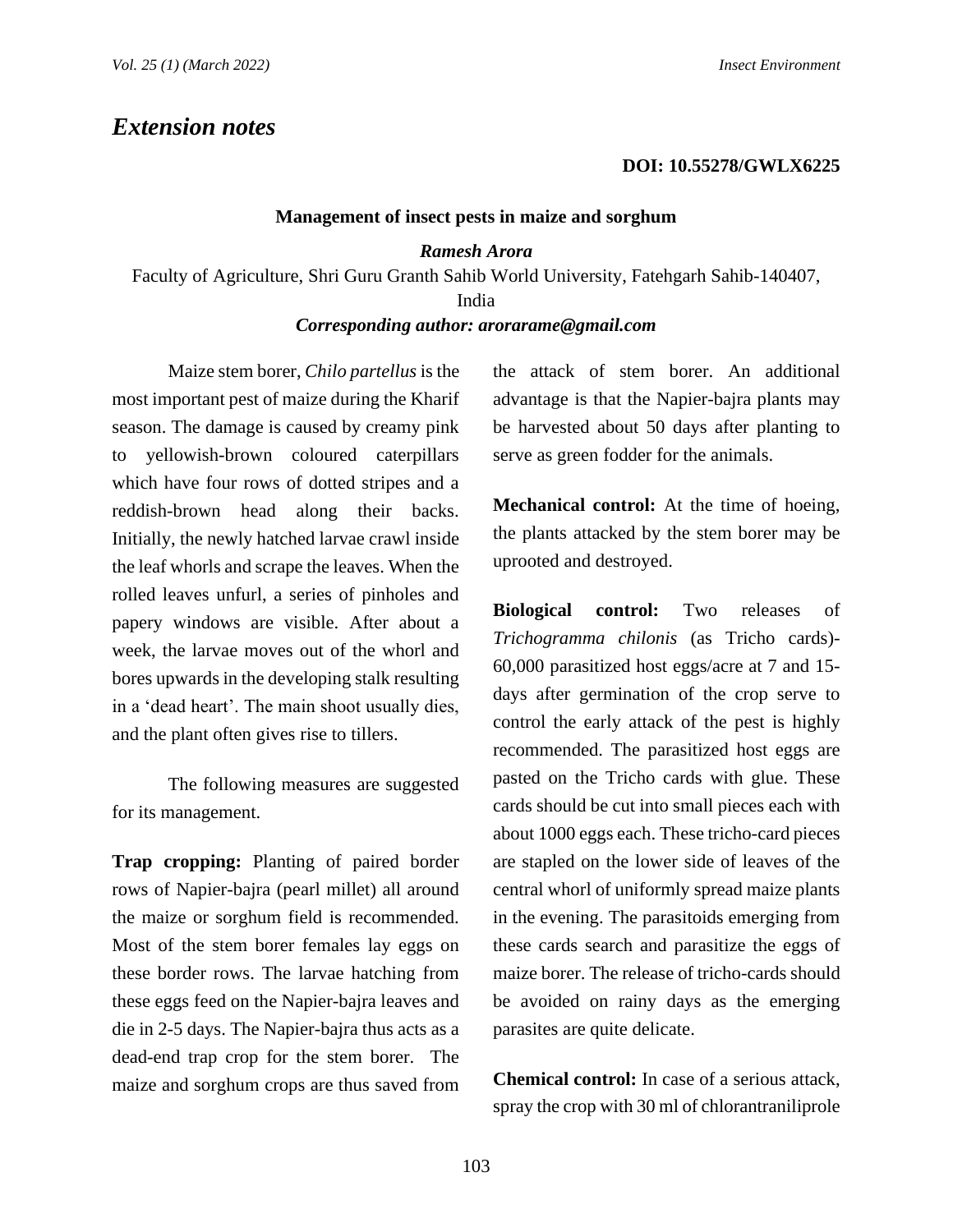18.5 SL in 60 liters of water with the help of a manually operated Knapsack sprayer. In fodder crops of maize and sorghum, a waiting period of 15 days must be observed after spray for harvesting fodder from the sprayed field.

**Fall armyworm (FAW),** *Spodoptera frugiperda***:** This pest has recently invaded India and is causing serious damage to maize crop in various parts of the country. The female moths lay eggs in masses of 50-150 eggs covered with tan-coloured scales. FAW attacks all stages of the maize crop from seedling emergence to ear development. The young larvae feed in and around the whorl leaves by scraping and skeletonizing the upper epidermis leaving a silvery transparent membrane resulting in papery spots. The larvae are distinguished by a reddish-brown head with a prominent white, inverted Y-shaped suture between the eyes. The older larvae feed inside the whorls. The damage by late instars results in extensive defoliation and the presence of large amounts of faecal pellets in the whorls. Following measures may be undertaken for its management.

# **Pre-planting practices:**

Deep plough the fields to expose the pupae to sunlight and predatory birds.

Add neem cake @ 200kg/acre to the fields.

Maintain field bunds clean and plant flowering plants such as marigold, sesame, niger, sunflower, coriander, fennel, etc. to attract natural enemies.

Seed treatment with cyantraniliprole 19.8% and Thiamethoxam 19.8 FS @ 6ml/kg seed.

### **Early-crop stage:**

Plant 2-3 rows of Napier-bajra as trap crop around maize fields.

Erect bird perches @ 10/acre to encourage natural predation by birds.

Install pheromone traps @ 4/acre after sowing and monitor moth catches regularly.

Adopt clean cultivation to eliminate possible alternate hosts of FAW.

The first spray should be with 5% neem seed kernel extract (NSKE) or azadirachtin 1500ppm @ 5ml/litre when trap catch of 1 moth/trap/day or 5% infestation of the pest is recorded on the main or trap crop.

At 5-10% infestation, whorl application of *B. thuringiensis* var. *kurstaki* @ 400gm/acre should be done.

If infestation exceeds 10%, whorl application of any one of these insecticides should be done: chlorantraniliprole 18.5 SL@ 80ml/acre or Spinetoram 11.7 SC @ 100ml/acre or emamectin benzoate 5 SG @ 80g/acre.